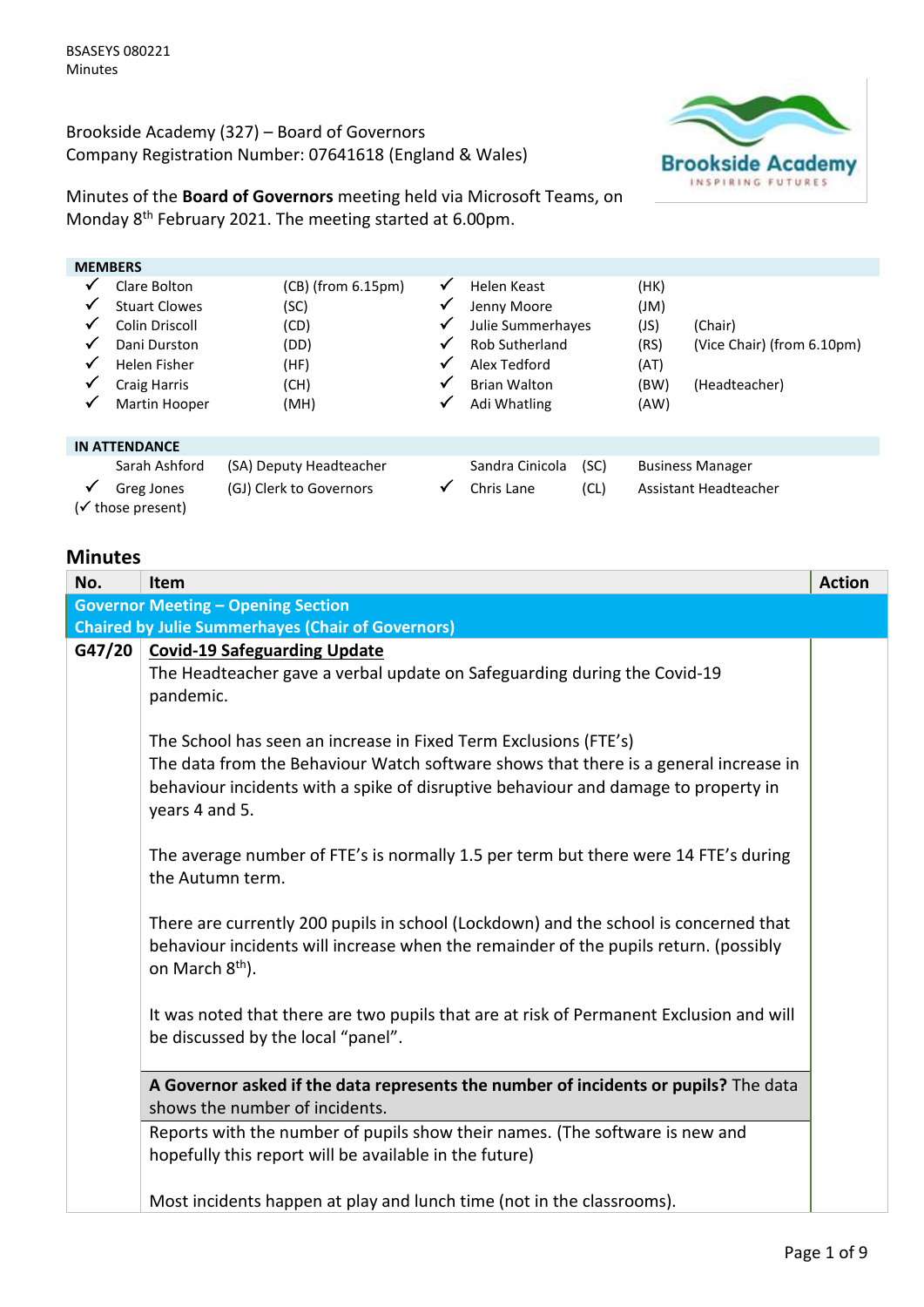BSASEYS 080221 **Minutes** 

| A Governor asked how the parents have responded to their children receiving a<br>FTE? They do not have any choice once the decision has been made and have not<br>been supportive in trying to change the behaviour.<br>6.10pm Rob Sutherland joined the meeting.<br>A Governor asked what impact the behaviour is having on other children? They are<br>finding it upsetting and it will be a greater challenge when all the children return to<br>school.<br>The Headteacher noted that there are a lot of experienced Mainstream and Specialist<br>staff on duty during breaks.<br>Governors discussed that funding for additional support is not always available.<br>6.15pm Clare Bolton joined the meeting.<br>(internet connection issue)<br><b>Welcome</b><br>The Chair welcomed everyone to the meeting. |
|-------------------------------------------------------------------------------------------------------------------------------------------------------------------------------------------------------------------------------------------------------------------------------------------------------------------------------------------------------------------------------------------------------------------------------------------------------------------------------------------------------------------------------------------------------------------------------------------------------------------------------------------------------------------------------------------------------------------------------------------------------------------------------------------------------------------|
|                                                                                                                                                                                                                                                                                                                                                                                                                                                                                                                                                                                                                                                                                                                                                                                                                   |
|                                                                                                                                                                                                                                                                                                                                                                                                                                                                                                                                                                                                                                                                                                                                                                                                                   |
|                                                                                                                                                                                                                                                                                                                                                                                                                                                                                                                                                                                                                                                                                                                                                                                                                   |
|                                                                                                                                                                                                                                                                                                                                                                                                                                                                                                                                                                                                                                                                                                                                                                                                                   |
|                                                                                                                                                                                                                                                                                                                                                                                                                                                                                                                                                                                                                                                                                                                                                                                                                   |
|                                                                                                                                                                                                                                                                                                                                                                                                                                                                                                                                                                                                                                                                                                                                                                                                                   |
|                                                                                                                                                                                                                                                                                                                                                                                                                                                                                                                                                                                                                                                                                                                                                                                                                   |
| a) Apologies for absence<br>There were no apologies.<br>The Clerk advised that with 14 of the 14 Governors present the meeting was<br>quorate.                                                                                                                                                                                                                                                                                                                                                                                                                                                                                                                                                                                                                                                                    |
| b) Declarations of Interest<br>Rob Sutherland - Business Manager at Crispin School                                                                                                                                                                                                                                                                                                                                                                                                                                                                                                                                                                                                                                                                                                                                |
| <b>Headteachers Report</b>                                                                                                                                                                                                                                                                                                                                                                                                                                                                                                                                                                                                                                                                                                                                                                                        |
| <b>Headteachers report</b><br>a)<br>The headteacher gave a verbal update.<br>Covid-19<br>$\bullet$<br>There have been no cases of infection this term.<br>All the Specialist staff have had their first vaccination along with the staff<br>that work with vulnerable children attending extended school.<br>Staff undertake a Lateral Flow test twice a week the evening before<br>attending school.<br>A Governor asked if Covid-19 security measures have changed due to the                                                                                                                                                                                                                                                                                                                                   |
|                                                                                                                                                                                                                                                                                                                                                                                                                                                                                                                                                                                                                                                                                                                                                                                                                   |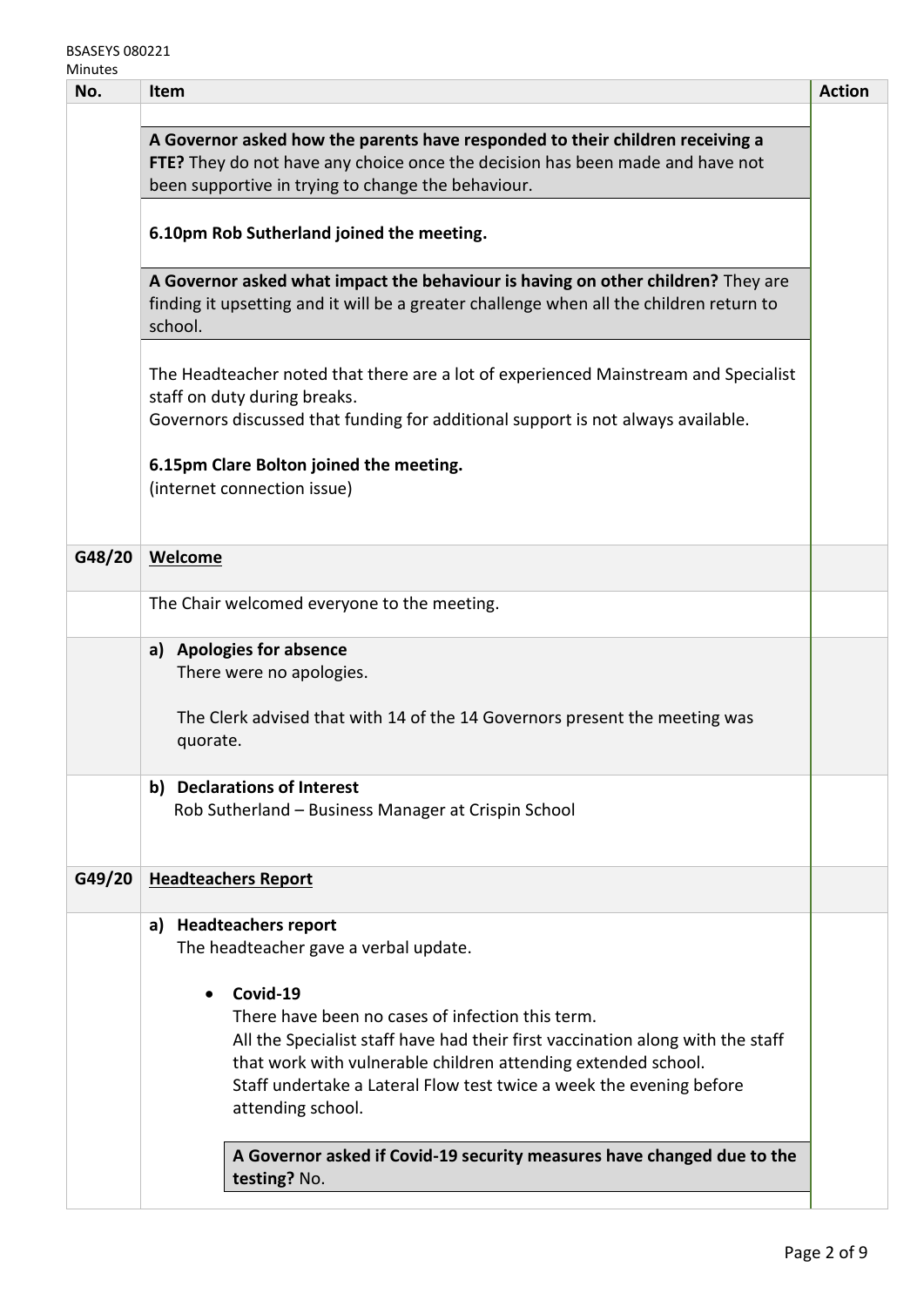| No.         | <b>Item</b>                                                                                                                                                                                                                                                  | <b>Action</b> |
|-------------|--------------------------------------------------------------------------------------------------------------------------------------------------------------------------------------------------------------------------------------------------------------|---------------|
|             | The Chair of Governors noted that she visits the School regularly and                                                                                                                                                                                        |               |
|             | reviews the measures in place as part of her visit.                                                                                                                                                                                                          |               |
|             | There have not been any positive results (yet) from the Lateral Flow tests.                                                                                                                                                                                  |               |
|             | A Governor asked whaet the procedure is if there was a positive test<br>result? Staff are testing at home so they would immediately contact the<br>school. They would then follow the Public Health England (PHE) protocol to<br>get a PCR test.             |               |
|             | Governors discussed the procedures in place if the subsequent PCR test<br>was negative and noted that the School always follows the advice of PHE.<br><b>Attendance</b><br>$\bullet$<br>Attendance was at 94.78% last week; down from 95.9% the week before. |               |
|             | The School is concerned about the attendance of Pupil Premium and Free<br>School Meals pupils that is at about 90%.                                                                                                                                          |               |
|             | <b>Home Learning</b><br>$\bullet$<br>30 laptops have been distributed to help families with no or limited IT to<br>access the online learning.<br>The School's Youtube channel has received over 4,500 hits                                                  |               |
|             | Re-openeing<br>The School is planning to re-open on the Governments proposed date of<br>8 <sup>th</sup> March (although this will not be confirmed until 22 <sup>nd</sup> Feb)                                                                               |               |
|             | <b>Specialist, Early Years &amp; Safeguarding (SEYS)</b>                                                                                                                                                                                                     |               |
| <b>SEYS</b> | <b>Chaired by Clare Bolton (Specialist, Early Years &amp; Safeguarding Lead)</b><br><b>Behaviour and Safety</b>                                                                                                                                              |               |
| 06/20       |                                                                                                                                                                                                                                                              |               |
|             | a) Specialist Provision<br>The Assistant Headteacher reported that behaviour data is being transferred to<br>Behaviour Watch system and that a report will be available for the next SEYS<br>meeting.                                                        |               |
|             | He noted that there is one child causing a concern who is being supported by<br>Social Care while at home and has one-to-one support in the school.                                                                                                          |               |
|             | This child has recently been in hospital and is not yet fit enough to come to school.                                                                                                                                                                        |               |
|             | b) Mainstream<br>See above.                                                                                                                                                                                                                                  |               |
|             | <b>Equalities Report</b><br>c)                                                                                                                                                                                                                               |               |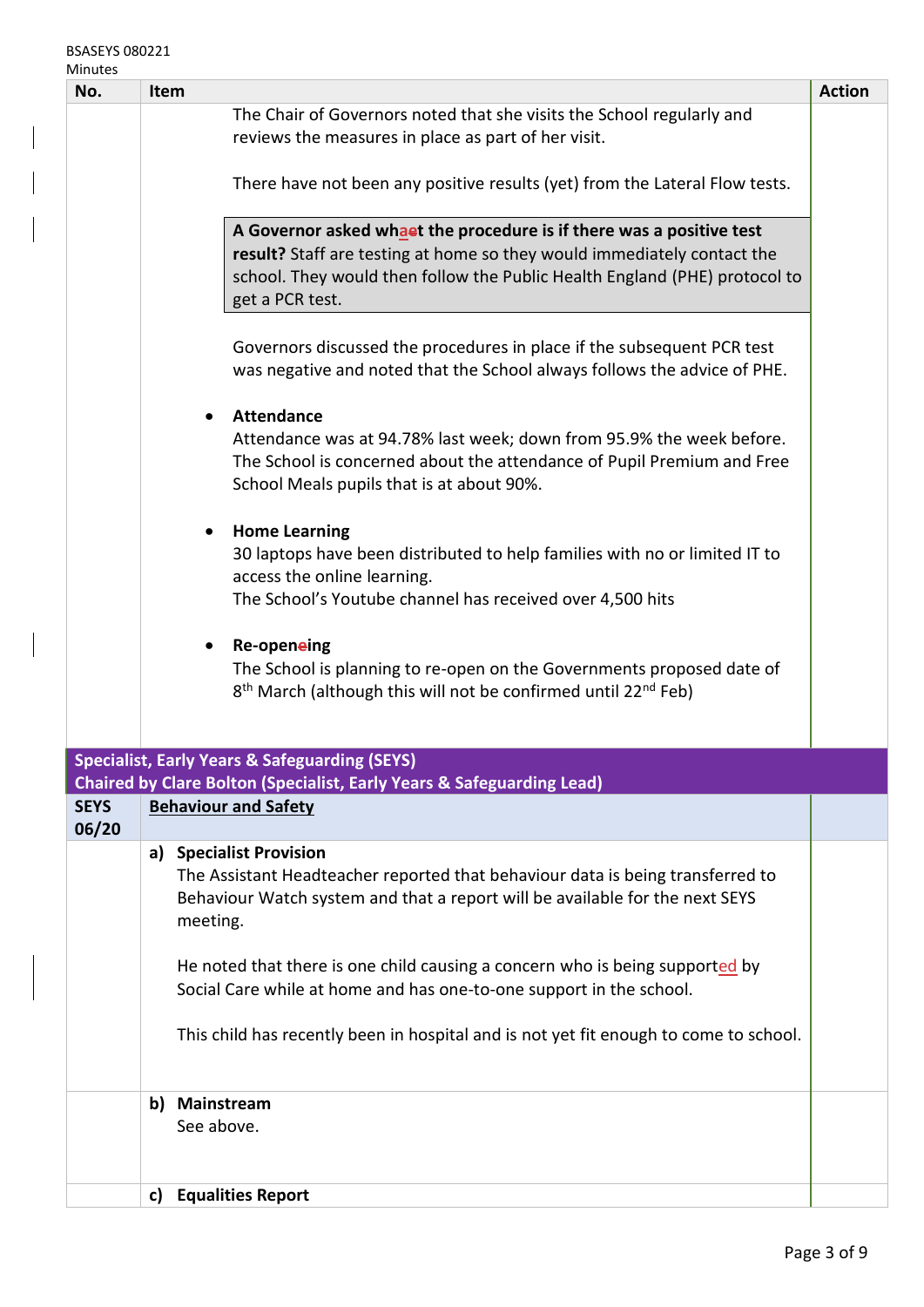| No.                  | Item                                                                                                                                                                                                                                                                                                                                                                                                                                                                                                | <b>Action</b> |
|----------------------|-----------------------------------------------------------------------------------------------------------------------------------------------------------------------------------------------------------------------------------------------------------------------------------------------------------------------------------------------------------------------------------------------------------------------------------------------------------------------------------------------------|---------------|
|                      | The Headteacher highlighted the main points of the Equalities report circulated<br>with the papers for this meeting.                                                                                                                                                                                                                                                                                                                                                                                |               |
|                      | A Governor asked if the Objectives should be re-written to make them more<br>generic? The objectives are based on the 2018 data and are set for a 4 year period<br>until 2023 which makes them realistic.                                                                                                                                                                                                                                                                                           |               |
|                      | Governors discussed the difference in the figures for the previous year during the<br>Covid-19 pandemic.                                                                                                                                                                                                                                                                                                                                                                                            |               |
|                      | It was noted that there are discussions about holding catch-up support during the<br>Summer Holiday and longer School days.                                                                                                                                                                                                                                                                                                                                                                         |               |
|                      | There will be a focus on Pupil Premium and Free School Meals pupils to start with,<br>as their gap appears to be widening.                                                                                                                                                                                                                                                                                                                                                                          |               |
|                      | The School will need to react to the data that is produced this year to set more<br>realistic targets.                                                                                                                                                                                                                                                                                                                                                                                              |               |
|                      | A Governor asked if there is any evidence that the school is making progress<br>against the current objectives. The Headteacher will produce a narrative report<br>for the next SESYS themed meeting.                                                                                                                                                                                                                                                                                               |               |
|                      | Action – Narrative report on progress against the Equalities Objectives for the<br>next SEYS themed meeting.                                                                                                                                                                                                                                                                                                                                                                                        | <b>BW</b>     |
|                      | A Governor asked about the impact of Covid-19 on the Equalities Objectives?<br>This will not be known until all the children have been assessed, after they return<br>to school.                                                                                                                                                                                                                                                                                                                    |               |
|                      | Support will be addressed simply by pupils being back in the classroom.                                                                                                                                                                                                                                                                                                                                                                                                                             |               |
| <b>SEYS</b><br>07/20 | <b>Child Protection</b>                                                                                                                                                                                                                                                                                                                                                                                                                                                                             |               |
|                      | <b>Safeguarding Governor update</b><br>a)<br>The Safeguarding Governor (Stuart Clowes) reported that the annual Safeguarding<br>Audit has been completed and submitted to the Local Authority.<br>He noted that he had questioned the Headteacher (Designated Safeguarding<br>Lead) and Business Manager (Deputy Safeguarding Lead) on the audit outcomes<br>and tested some of the assumptions by reviewing practice in the School.<br>There will be a presentation at the next Governors meeting. |               |
|                      | There has not been an examination of the Single Central Record yet this term.                                                                                                                                                                                                                                                                                                                                                                                                                       |               |
| <b>SEYS</b>          | <b>SEND / Specialist Provision</b>                                                                                                                                                                                                                                                                                                                                                                                                                                                                  |               |
| 08/20                |                                                                                                                                                                                                                                                                                                                                                                                                                                                                                                     |               |
|                      | a) Assistant Head's Report                                                                                                                                                                                                                                                                                                                                                                                                                                                                          |               |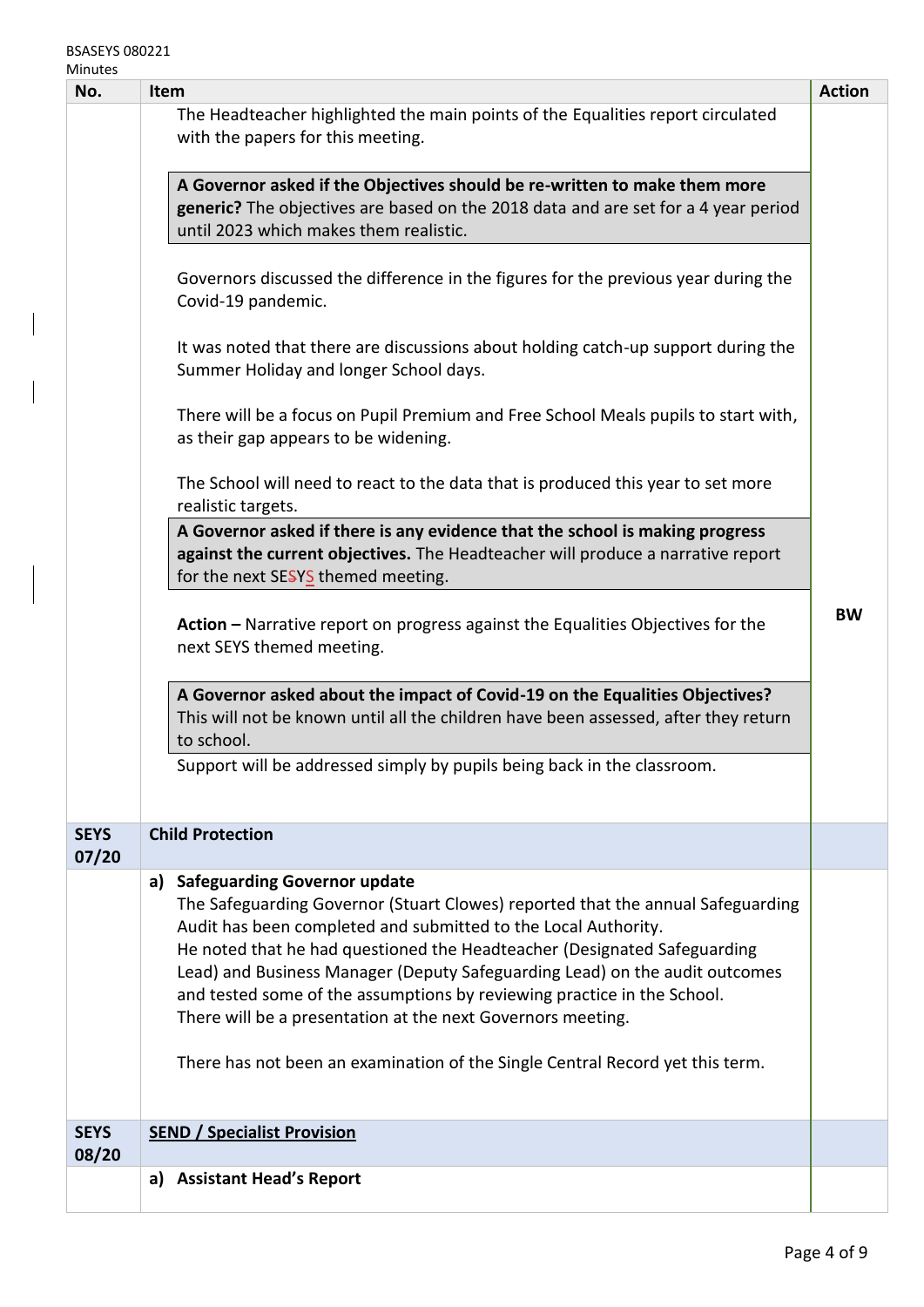## BSASEYS 080221 Minutes

| ivilitutes<br>No. | Item                                                                                                                                                                                                                                              | <b>Action</b> |
|-------------------|---------------------------------------------------------------------------------------------------------------------------------------------------------------------------------------------------------------------------------------------------|---------------|
|                   | The Assistant Headteacher invited questions on the report circulated with the<br>papers for this meeting.                                                                                                                                         |               |
|                   | A Governor asked about the Wellbeing of the staff in Specialist Provision and<br>their concerns about safety? Concerns about children who spit or have other high<br>needs have been addressed through weekly briefings and the provision of PPE. |               |
|                   | It was noted that there has been less staff absence through illness this term and<br>that staff have now received their first Covid-19 vaccination.                                                                                               |               |
|                   | Governors discussed the anxiety of staff through supporting pupils with high<br>needs. They noted that each pupil had an individual risk assessment that<br>identified the expected behaviour and what PPE should be used.                        |               |
|                   | All children with an Education Health Care Plan (EHCP) should be in school.<br>The attendance is currently 85%.<br>Attendance of staff each day is 90%.                                                                                           |               |
|                   | A Governor asked about the reasoning for a single Specialist Bubble? This gives<br>flexibility of staffing when staff are off sick, allowing Specialist Provision to remain<br>open.                                                              |               |
|                   | It was noted that staff anxiety has reduced now that future plans are more<br>certain, and that the vaccinations is now moving ahead at pace.                                                                                                     |               |
|                   | A Governor asked about removing risky children from the classroom? Children<br>with known issues should not be removed unless they are aggressive beyond their<br>identified needs.                                                               |               |
|                   | <b>ACTION -</b> Information session on the Life Skills Curriculum - Dates to clerk for a<br>Doodle Poll                                                                                                                                           | <b>CL</b>     |
|                   | b) Specialist Data report<br>The Assistant Headteacher highlighted the main points of the Specialist Data<br>report circulated with the papers for this meeting.                                                                                  |               |
|                   | The data for Math's and Literacy is promising, with Teachers pushing children to<br>achieve these results.                                                                                                                                        |               |
|                   | A Governor asked how this data is moderated? They are moderated by other<br>Teachers (including mainstream) in the School and teachers from other Specialist<br>Schools.                                                                          |               |
|                   | c) Specialist Case Study<br>The Assistant Headteacher highlighted the main points of the Specialist Case Study                                                                                                                                    |               |
|                   | circulated with the papers for this meeting.<br>This is a new "Pupil A" who will be followed as the case study is updated.<br>Pupil details                                                                                                       |               |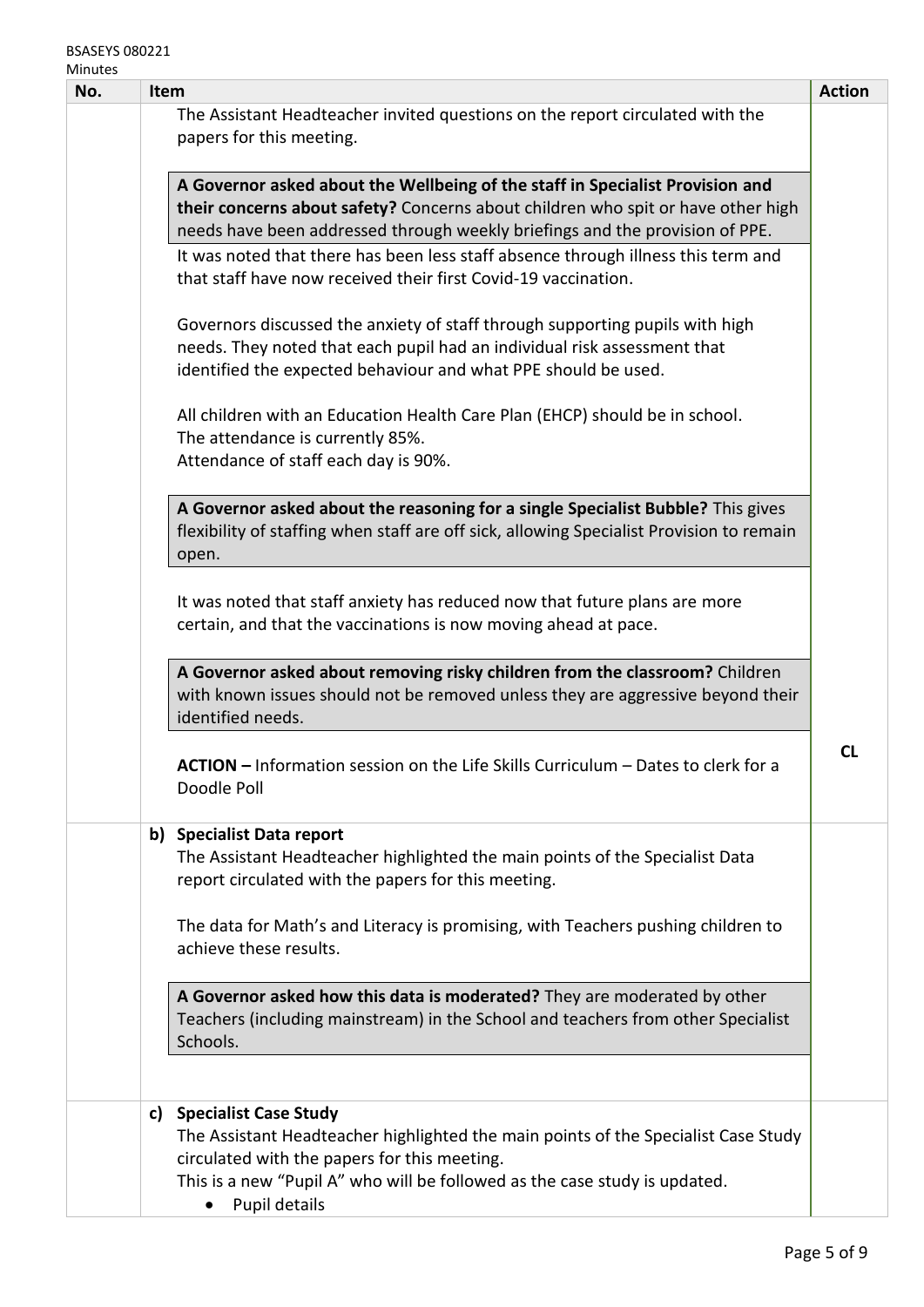## BSASEYS 080221 Minutes

| No.                  | Item                                                                                                                                                                                                                                                                                                                              | <b>Action</b>          |  |  |
|----------------------|-----------------------------------------------------------------------------------------------------------------------------------------------------------------------------------------------------------------------------------------------------------------------------------------------------------------------------------|------------------------|--|--|
|                      | Agency involvement<br>$\bullet$                                                                                                                                                                                                                                                                                                   |                        |  |  |
|                      | Context                                                                                                                                                                                                                                                                                                                           |                        |  |  |
|                      | Current needs                                                                                                                                                                                                                                                                                                                     |                        |  |  |
|                      | <b>Interventions and Outcomes</b><br>$\bullet$                                                                                                                                                                                                                                                                                    |                        |  |  |
|                      | Governors discussed the fulfillment of the Education Health Care Plan when the<br>child may not be at school due to health reasons.                                                                                                                                                                                               |                        |  |  |
|                      | A Governor asked if funding is available to support the child when they are not at<br>school? The Assistant Headteacher will find out.                                                                                                                                                                                            |                        |  |  |
|                      | Action - Find out about funding for a child with an EHCP when they are unable to<br>attend school.                                                                                                                                                                                                                                | <b>CL</b>              |  |  |
| <b>SEYS</b><br>09/20 | <b>Wellbeing</b>                                                                                                                                                                                                                                                                                                                  |                        |  |  |
|                      | a) Staff Wellbeing                                                                                                                                                                                                                                                                                                                |                        |  |  |
|                      | Governors noted the discussions that had already taken place at this meeting.<br>They noted that staff are working hard to provide a good education during the<br>current situation.<br>Work is harder than normal to complete the dual roles of class Teacher and Virtual<br>Teacher with the associated marking and assessment. |                        |  |  |
| <b>SEYS</b><br>10/20 | <b>Themed Policies</b>                                                                                                                                                                                                                                                                                                            |                        |  |  |
|                      | <b>Policy Grid</b><br>a)                                                                                                                                                                                                                                                                                                          |                        |  |  |
|                      | The clerk reviewed the Policies relating to the SEYS theme.                                                                                                                                                                                                                                                                       |                        |  |  |
|                      | Action - Annual SEND Report for the next meeting.<br>Action - Early Years Foundation Stage policy for the next meeting.                                                                                                                                                                                                           | <b>CL</b><br><b>CL</b> |  |  |
|                      | <b>Policies for Approval</b><br>b)                                                                                                                                                                                                                                                                                                |                        |  |  |
|                      | i.<br><b>Relationships, Sex and Health Education</b><br>This is completely re-written policy to meet the new guidance.<br>Consultation with Pupils, Staff and Parents has been completed.                                                                                                                                         |                        |  |  |
|                      | Jenny Moore proposed that Governors approve the Relationships, Sex and<br>Health Education Policy. Seconded by Craig Harris and approved by all<br>present.<br><b>Abstentions: 0</b><br>For: 14 Against: 0                                                                                                                        |                        |  |  |
|                      | <b>Supporting Children with Medical Conditions</b><br>ii.<br>There were very few changes highlighted in the policy.                                                                                                                                                                                                               |                        |  |  |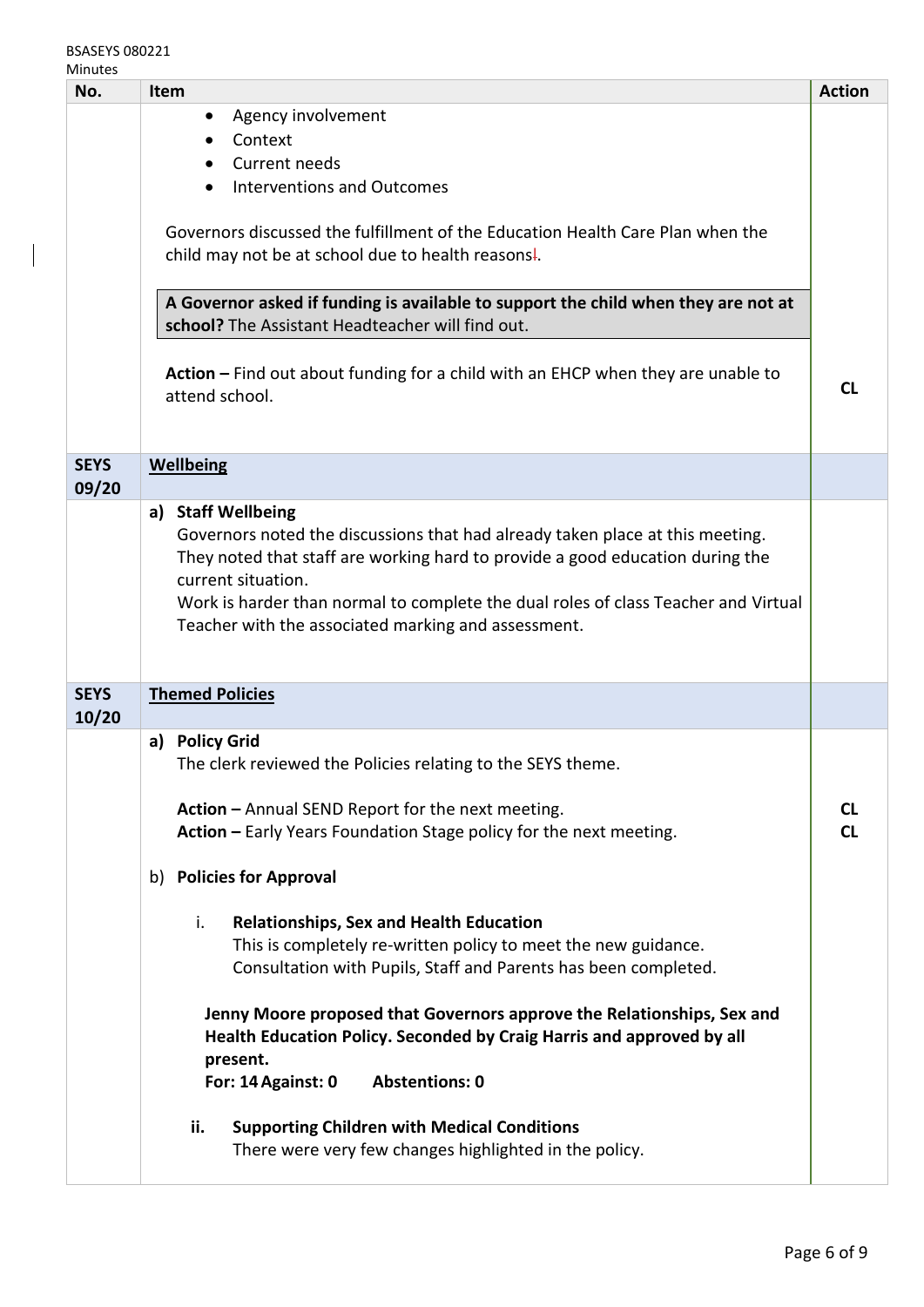| No.    | Item                                                                                                                                                                                                                     | <b>Action</b>       |
|--------|--------------------------------------------------------------------------------------------------------------------------------------------------------------------------------------------------------------------------|---------------------|
|        | Jenny More proposed that governors approve the Supporting Children with<br>Medical Conditions policy. Seconded by Rob Sutherland and approved by all<br>present.                                                         |                     |
|        | <b>Abstentions: 0</b><br>For: 14 Against: 0                                                                                                                                                                              |                     |
|        | <b>Governor Meeting - Final Section</b>                                                                                                                                                                                  |                     |
|        | <b>Chaired by Julie Summerhayes (Chair of Governors)</b>                                                                                                                                                                 |                     |
| G50/20 | <b>Minutes of Previous Meeting</b>                                                                                                                                                                                       |                     |
|        | Helen Keast proposed that Governors approve the minutes of the meeting 25 <sup>th</sup><br>January 2021. Seconded by Stuart Clowes and approved by all present.<br><b>For: 13</b><br><b>Abstentions: 1</b><br>Against: 0 |                     |
|        | [Governors not present at the meeting abstained from approving the minutes]                                                                                                                                              |                     |
| G51/20 | <b>Papers for Information</b>                                                                                                                                                                                            |                     |
|        | None                                                                                                                                                                                                                     |                     |
| G52/20 | <b>Matters Arising</b>                                                                                                                                                                                                   |                     |
|        | None                                                                                                                                                                                                                     |                     |
| G53/20 | <b>Governors Visits and Training</b>                                                                                                                                                                                     |                     |
|        | a) Governors Visits' to School<br>JS - Regular meeting with Headteacher.                                                                                                                                                 |                     |
|        | b) Engagement with Senior and Subject leaders<br>This is currently on hold due to the Covid-19 lockdown.<br>Action - Options for dates for the Curriculum sessions will be circulated to<br>governors.                   | $CI \rightarrow CI$ |
|        | <b>Governor Training</b><br>c)<br>None                                                                                                                                                                                   |                     |
| G54/20 | <b>Procedural Matters</b>                                                                                                                                                                                                |                     |
|        | a) Drainage Expenditure<br>Rob Sutherland highlighted the contents of the Condition Improvement Fund (CIF)<br>bid that was circulated with the papers for this meeting.                                                  |                     |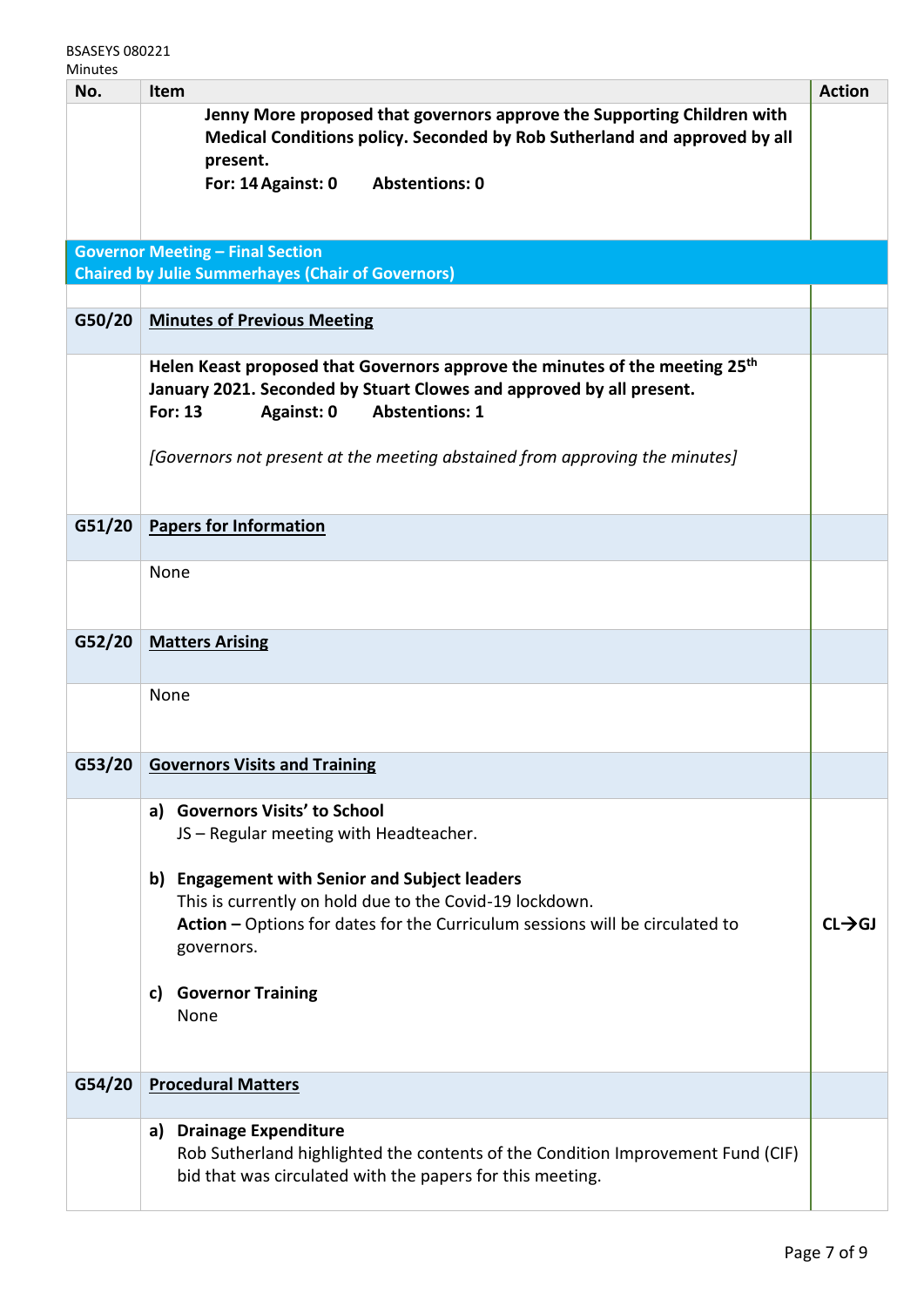| iviinutes<br>No. | <b>Item</b>                                                                                                                                                                                                                              | <b>Action</b> |  |  |
|------------------|------------------------------------------------------------------------------------------------------------------------------------------------------------------------------------------------------------------------------------------|---------------|--|--|
|                  | As reported at the last meeting this work is required urgently and a CIF bid has<br>been submitted to fund it. If the bid is unsuccessful then the School will need to<br>fund the repair work from capital reserves.                    |               |  |  |
|                  | Quotations have already been received an assessed by Futures for Somerset<br>(project Managers) who have selected the preferred contractor.                                                                                              |               |  |  |
|                  | Julie Summerhayes proposed that Governors approve expenditure of<br>£759,987.95 on the drainage repairs if required. Seconded by Colin Driscoll and<br>approved by all present.<br><b>For: 14</b><br>Against: 0<br><b>Abstentions: 0</b> |               |  |  |
| G55/20           | <b>Any Other Business</b>                                                                                                                                                                                                                |               |  |  |
|                  | <b>Reception numbers 2021</b><br>$\bullet$<br>The Headteacher reported that reception applications on the first round was<br>only 52 out of a Planned Admission Number (PAN) of 60.                                                      |               |  |  |
|                  | He noted that numbers are down across all schools in the Street area.                                                                                                                                                                    |               |  |  |
|                  | A Governor asked if the numbers increased from the first round applications<br>last year? Not in reception, but the school has picked up children in other year<br>groups.                                                               |               |  |  |
|                  |                                                                                                                                                                                                                                          |               |  |  |
| G56/20           | Date, time, and place of the next meeting                                                                                                                                                                                                |               |  |  |
|                  | The next meeting of the Board of Governors will be on<br>Monday 22 <sup>nd</sup> March 2021 - BUS<br>Via Microsoft Teams                                                                                                                 |               |  |  |
|                  | All meetings will start at 6.00pm                                                                                                                                                                                                        |               |  |  |
|                  | The Chair thanked everybody for attending the meeting.                                                                                                                                                                                   |               |  |  |
|                  | Signed on behalf of the Governors of<br>Signed on behalf of the Area Lead<br><b>Brookside Academy</b>                                                                                                                                    |               |  |  |
|                  |                                                                                                                                                                                                                                          |               |  |  |

With no further business, the chair declared the meeting closed at 7.31pm.